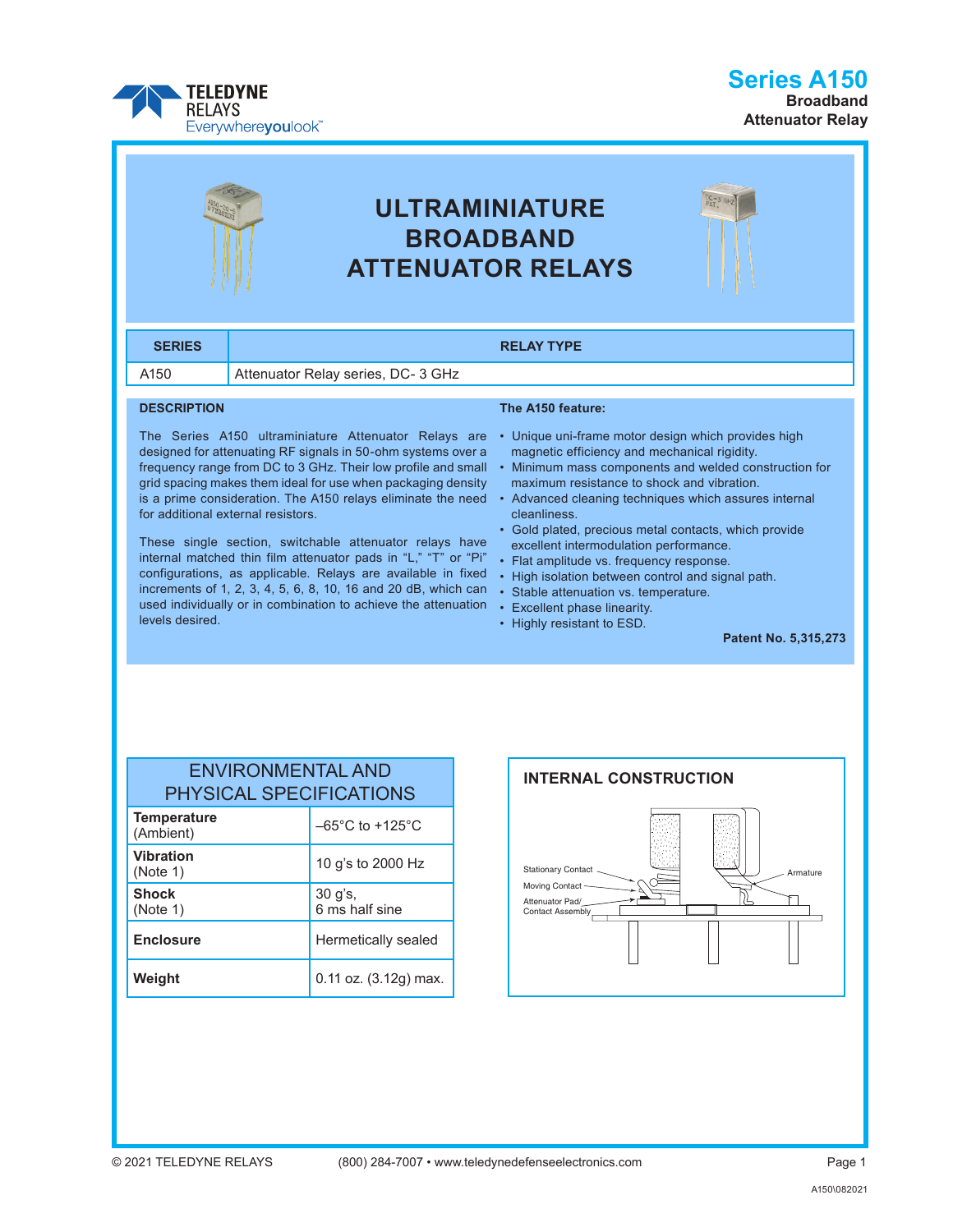

| GENERAL ELECTRICAL SPECIFICATIONS (-65°C to +125°C unless otherwise noted)(Notes 2 & 3) |      |                                                           |  |  |
|-----------------------------------------------------------------------------------------|------|-----------------------------------------------------------|--|--|
| <b>Contact Life Ratings</b>                                                             |      | 10,000,000 cycles (typical) at low level                  |  |  |
| <b>Operate Time</b><br>(Note 8)                                                         | Max. | 4.0 ms max. at nominal rated coil voltage                 |  |  |
|                                                                                         | Typ. | 2.0 ms max. at nominal rated coil voltage                 |  |  |
| <b>Insulation Resistance</b>                                                            |      | 1,000 M $\Omega$ min. between mutually isolated terminals |  |  |
| <b>Dielectric Strength</b>                                                              |      | 350 (Vrms/60 Hz) @ atmospheric pressure                   |  |  |

**DETAILED ELECTRICAL SPECIFICATIONS (-65°C to +125°C unless otherwise noted)(Note 3)**

| <b>BASE PART NUMBERS (A150)</b> |      | A150-dB-5 | A150-dB-12 | A150-dB-15 | A150-dB-26 |
|---------------------------------|------|-----------|------------|------------|------------|
|                                 | Nom. | 5.0       | 12.0       | 15.0       | 26.5       |
| Coil Voltage (Vdc)              | Max. | 6.0       | 16.0       | 20.0       | 32.0       |
| Coil Resistance (Ohms ±20%)     |      | 50        | 390        | 610        | 1.560      |
| Pick-Up Voltage (Vdc, Max.)     |      | 3.8       | 9.0        | 11.3       | 18.0       |

**GENERAL PERFORMANCE (-55°C to +85°C)**

| <b>PARAMETER</b>                 | <b>MINIMUM</b>           | <b>TYPICAL</b> | <b>MAXIMUM</b> |
|----------------------------------|--------------------------|----------------|----------------|
| <b>Operating Frequency (GHz)</b> | 0.0                      |                | 3.0            |
| Power (W) (Notes 5 and 6)        | $\sim$                   |                |                |
| Impedance (Ω)                    | $\overline{\phantom{a}}$ | 50             | -              |

## **Part Numbering System (Notes 11 & 12)**



## **NOTES:**

- 1. Contacts will exhibit no contact chatter in excess of 10 μs or transfer in excess of 1 μs.
- 2. "Typical" characteristics are based on available data and are best estimates. No on-going verification tests are performed.
- 3. Unless otherwise specified, parameters are initial values.
- 4. Relays may be operated at higher frequencies with reduced RF performance.
- 5. For optimal RF performance, solder case to RF ground plane.
- 6. Attenuation values shown are with reference to the through path (low loss state).
- 7. Power handling for case temperatures of –55°C to +55°C is 1 Watt. Derate power handling 25 mW/°C above +55°C. Case measurement point is adjacent to the relay tab.
- 8. Do not operate coil at maximum coil voltage continuously.
- 9. Insert attenuation value, see part numbering system.
- 10. Switching time includes bounce.
- 11. The slash and characters appearing after the slash are not marked on the relay.
- 12. Unless otherwise specified, relays will be supplied with gold-plated.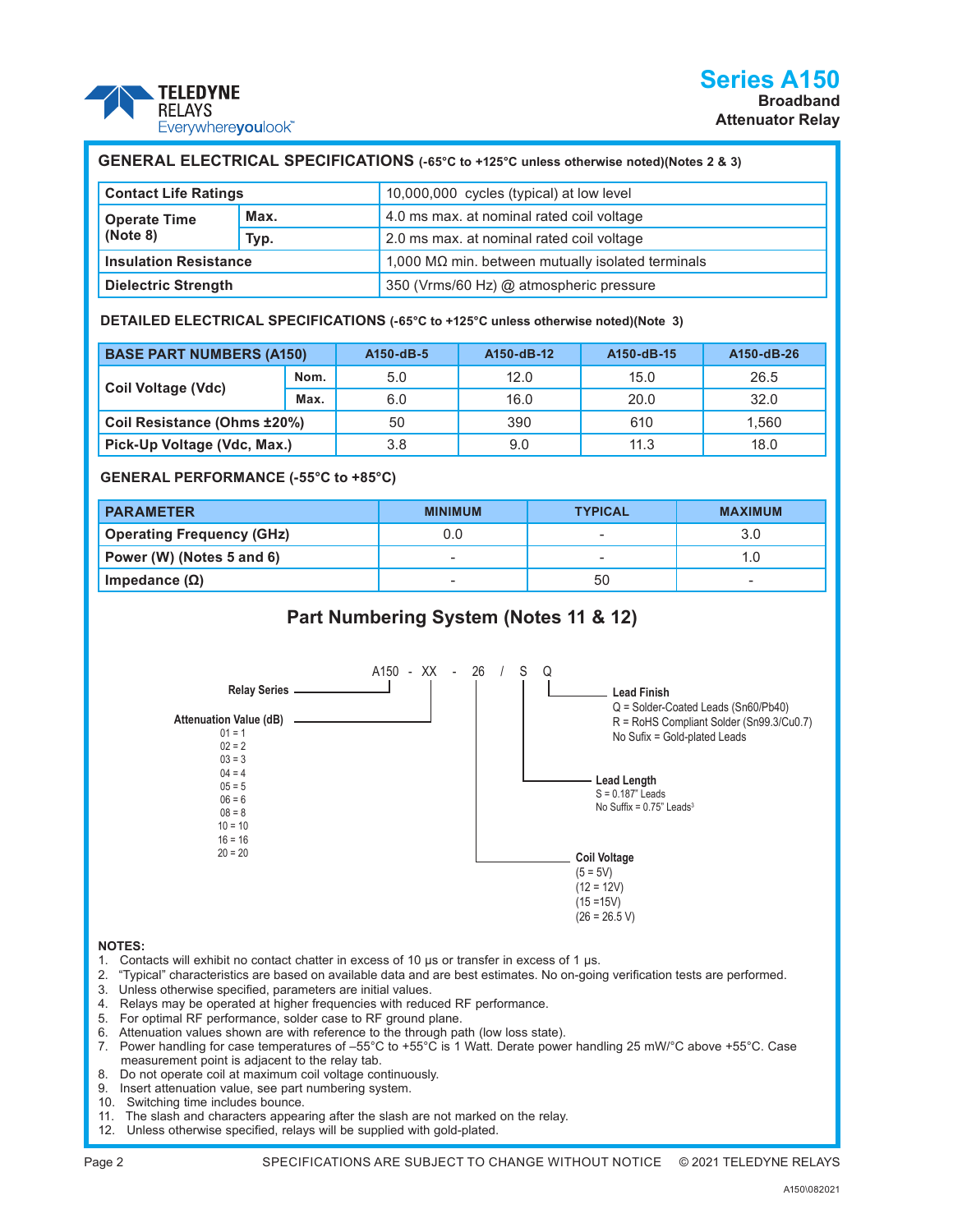

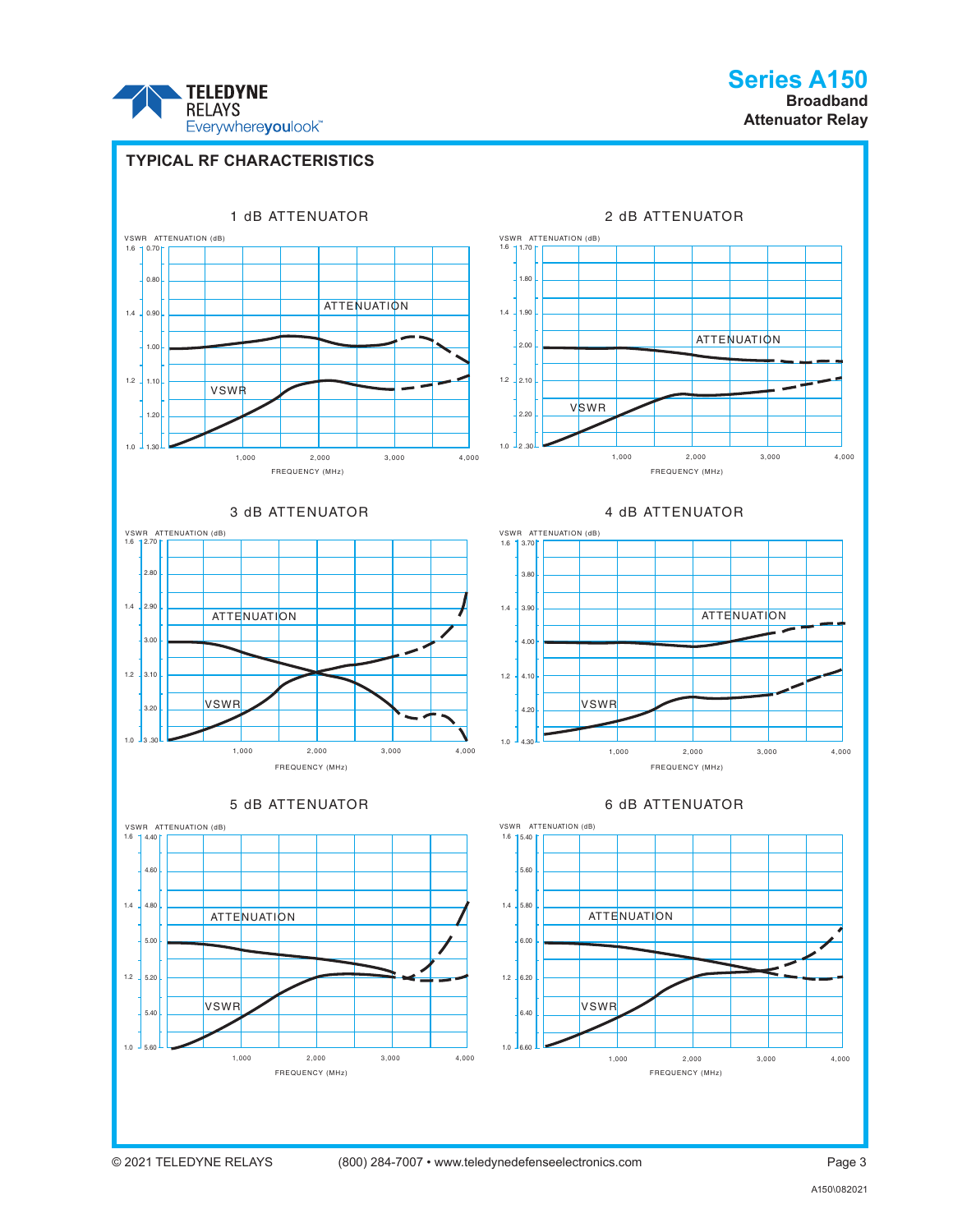

**Series A150 Broadband Attenuator Relay**

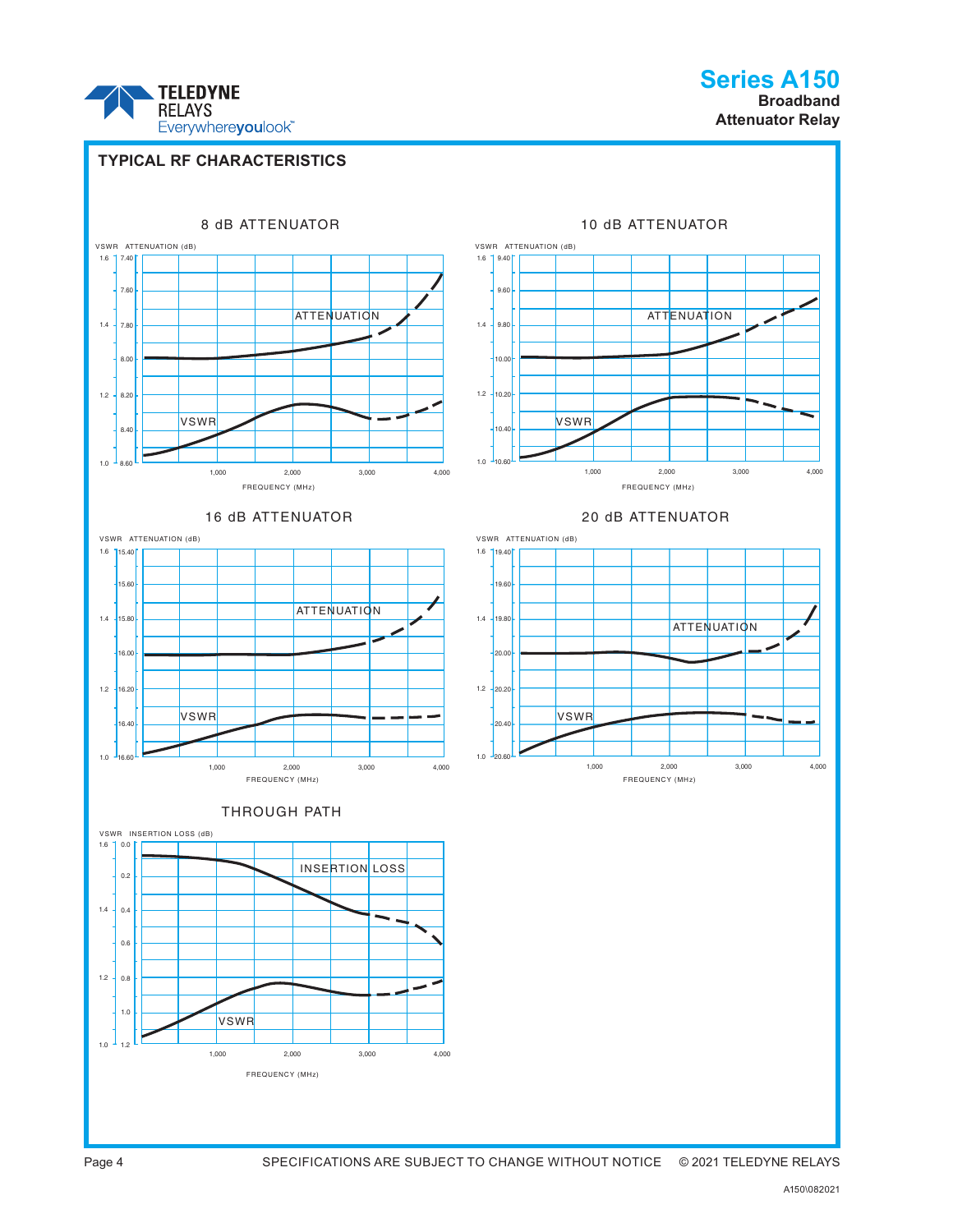

## **RF Performance (-55°C to +85°C)**

| <b>BASE PART NUMBERS (RF180)</b> | <b>RANGE</b> | <b>TYPICAL</b> | <b>MAXIMUM</b> |
|----------------------------------|--------------|----------------|----------------|
|                                  | $DC - 1 GHz$ | 0.1            | 0.25           |
| <b>Insertion Loss (dB)</b>       | $1 - 2$ GHz  | 0.2            | 0.35           |
|                                  | $2 - 3$ GHz  | 0.3            | 0.055          |
|                                  | $DC - 1 GHz$ | 1.10           | 1.20           |
| <b>VSWR (Through Path)</b>       | $1 - 2$ GHz  | 1.20           | 1.25           |
|                                  | $2 - 3$ GHz  | 1.25           | 1.30           |
|                                  | $DC - 1$ GHz | 1.20           | 1.25           |
| <b>VSWR (Attenuated Path)</b>    | $1 - 2$ GHz  | 1.30           | 1.35           |
|                                  | $2 - 3$ GHz  | 1.40           | 1.45           |

| <b>ATTENUATION (dB)</b> | <b>RANGE</b> | <b>MINIMUM</b> | <b>TYPICAL</b> | <b>MAXIMUM</b> |
|-------------------------|--------------|----------------|----------------|----------------|
| $\mathbf{1}$            | DC - 1 GHz   | 0.95           | 1.0            | 1.05           |
|                         | $1 - 2$ GHz  | 0.925          | 1.0            | 1.075          |
|                         | 2 - 3 GHz    | 0.875          | 1.0            | 1.125          |
|                         | DC - 1 GHz   | 1.9            | 2.0            | 2.15           |
| $\overline{2}$          | $1 - 2$ GHz  | 1.85           | 2.0            | 2.15           |
|                         | 2 - 3 GHz    | 1.75           | 2.0            | 2.25           |
|                         | DC - 1 GHz   | 2.85           | 3.0            | 3.15           |
| $\mathbf{3}$            | $1 - 2$ GHz  | 2.77           | 3.0            | 3.23           |
|                         | 2 - 3 GHz    | 2.62           | 3.0            | 3.38           |
|                         | DC - 1 GHz   | 3.8            | 4.0            | 4.2            |
| $\overline{\mathbf{4}}$ | $1 - 2$ GHz  | 3.7            | 4.0            | 4.3            |
|                         | 2 - 3 GHz    | 3.5            | 4.0            | 4.5            |
|                         | DC - 1 GHz   | 4.75           | 5.0            | 5.25           |
| 5                       | $1 - 2$ GHz  | 4.62           | 5.0            | 5.38           |
|                         | 2 - 3 GHz    | 4.37           | 5.0            | 5.63           |
|                         | DC - 1 GHz   | 5.7            | 66.0           | 6.3            |
| $\bf 6$                 | 1 - 2 GHz    | 5.55           | 6.0            | 6.45           |
|                         | 2 - 3 GHz    | 5.25           | 6.0            | 6.75           |
|                         | DC - 1 GHz   | 7.88           | 8.0            | 8.12           |
| 8                       | $1 - 2$ GHz  | 7.76           | 8.0            | 8.24           |
|                         | 2 - 3 GHz    | 7.52           | 8.0            | 8.48           |
|                         | DC - 1 GHz   | 9.85           | 10.0           | 10.15          |
| 10                      | $1 - 2$ GHz  | 9.7            | 10.0           | 10.3           |
|                         | 2 - 3 GHz    | 9.4            | 10.0           | 10.6           |
|                         | DC - 1 GHz   | 15.76          | 16.0           | 16.25          |
| 16                      | $1 - 2$ GHz  | 15.52          | 16.0           | 16.48          |
|                         | $2 - 3$ GHz  | 15.04          | 16.0           | 16.96          |
|                         | DC - 1 GHz   | 19.8           | 20.0           | 20.2           |
| 20                      | 1 - 2 GHz    | 19.6           | 20.0           | 20.4           |
|                         | 2 - 3 GHz    | 19.0           | 20.0           | 21.0           |